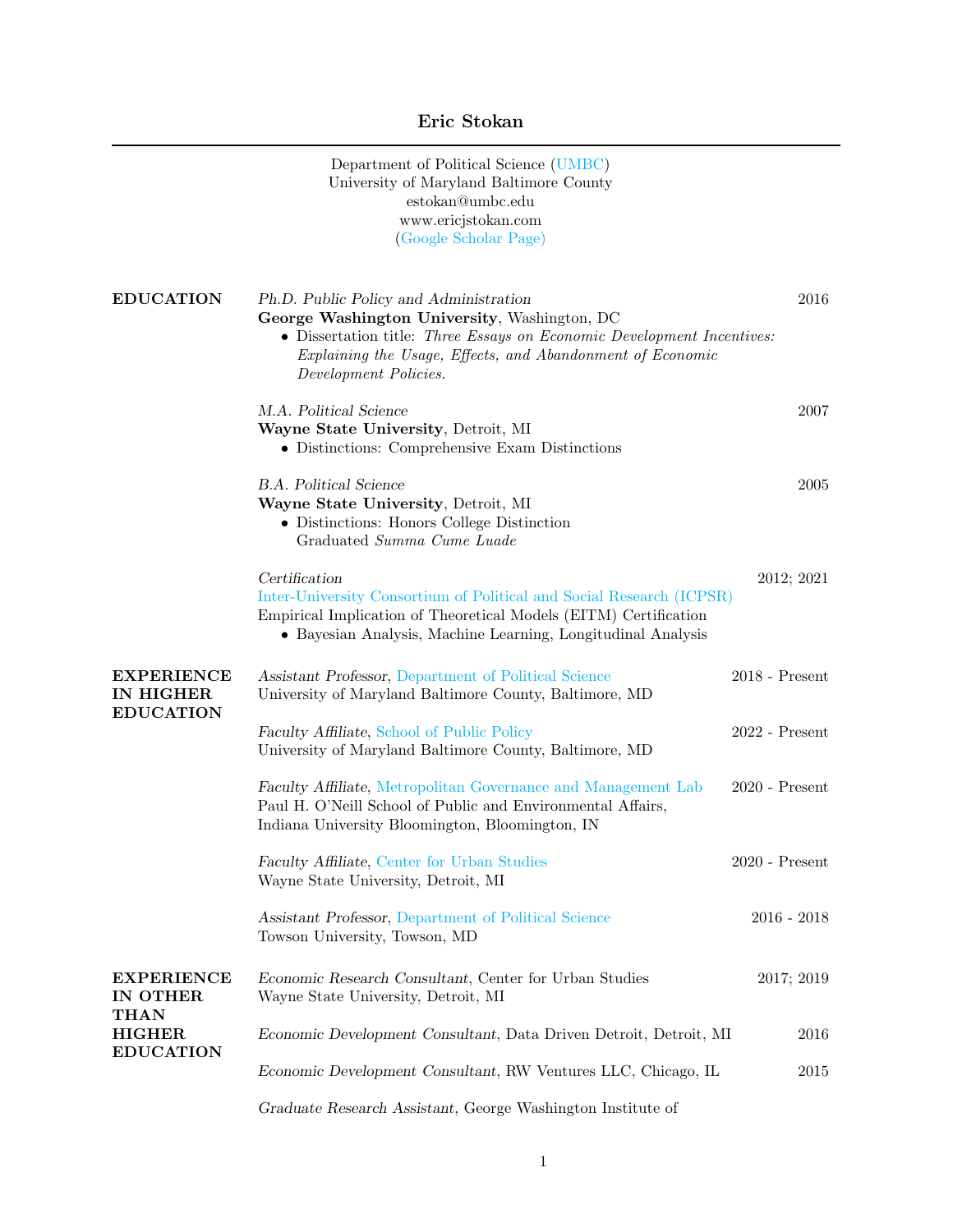|                                                                       | Public Policy, George Washington University<br>Washington, DC                                                                                                                                                                             | 2011-2015     |
|-----------------------------------------------------------------------|-------------------------------------------------------------------------------------------------------------------------------------------------------------------------------------------------------------------------------------------|---------------|
|                                                                       | Survey Statistician, United States Census Bureau, Suitland, MD                                                                                                                                                                            | 2012; 2014    |
|                                                                       | Research Consultant, Northwestern University, Chicago, IL                                                                                                                                                                                 | $2012 - 2013$ |
|                                                                       | Survey Lab Manager, Schaefer Center for Public Policy<br>University of Baltimore, Baltimore, MD                                                                                                                                           | $2010 - 2011$ |
|                                                                       | Director of Economic Development (Research), Center for Urban<br>Studies, Wayne State University, Detroit, MI                                                                                                                             | $2008 - 2010$ |
| <b>RESEARCH</b><br><b>SUPPORT</b><br><b>AND</b><br><b>FELLOWSHIPS</b> | External Research Support<br>• $$426,178$ (2021), "Proposal to Evaluate ARPA and CARES Expenditures on<br>Local Economic, Fiscal, Equity, and Sustainability Outcomes" U.S. Economic<br>Development Administration (PI), Not Awarded.     |               |
|                                                                       | • $$178,507$ (2021 - 2022), "DLEAD Cleaning Study Mitigating Lead Exposure<br>Among Children" Fred A. and Barbara M. Erb Family Foundation, Awarded.                                                                                      |               |
|                                                                       | $\bullet$ \$265,807 (2021-2022), "Measuring the Impact of CDBG and HOMES on Eq-<br>uity" U.S. Department of Housing and Urban Development (Co-PI), Awarded.                                                                               |               |
|                                                                       | • $$770,203$ (2021- 2022), "Lead Healthy Home Technical Study" U.S. Depart-<br>ment of Housing and Urban Development (Co-PI), Awarded.                                                                                                    |               |
|                                                                       | • \$151,680 (2021), "Bowie State Proposal for HUD HBCU Research Center of<br>Excellence" U.S. Department of Housing and Urban Development, Not Awarded.                                                                                   |               |
|                                                                       | • \$9,000 (2021), "Creating a Strategic Plan for Increasing Inclusiveness and Di-<br>versity in the Political Science Curriculum" American Political Science Associ-<br>ation, Not Awarded.                                               |               |
|                                                                       | • \$249,851 (2020), "Place- Versus Person-Oriented Development: Impacts on<br>Neighborhood Equity and Displacement" Robert Wood Johnson Foundation<br>(Co-PI: Invited to Full Submission), Not Awarded.                                   |               |
|                                                                       | • $$79,032$ (2019-2020), "Choice Neighborhood Analysis for City of Detroit" City<br>of Detroit, Detroit, MI (Co-PI), Awarded.                                                                                                             |               |
|                                                                       | • \$243,763 (2017-2020), "Measuring the Impact of CDBG and HOMES on Eq-<br>uity" U.S. Department of Housing and Urban Development (Co-PI), Awarded                                                                                        |               |
|                                                                       | Internal Research Support<br>• \$6,000 (2022), "Capturing Public Sentiment of Economic Development Deci-<br>sions through Twitter" Center for Social Science Scholarship Summer Fellow-<br>ship, University of Maryland Baltimore County. |               |
|                                                                       | • $6,000$ (2022), "Capturing Public Sentiment of Economic Development Deci-<br>sions through Twitter" SURFF Award, VP for Research, University of Mary-<br>land Baltimore County.                                                         |               |
|                                                                       | • \$1,500 (2021), "Dissemination for: What drives equitable economic develop-<br>ment: An Analysis of Local Governments?" Center for Social Science Scholar-<br>ship Summer Fellowship, University of Maryland Baltimore County.          |               |
|                                                                       | • \$6,000 (2019), "Summer Research Faculty Fellowship (SURFF) (PI)" Univer-<br>sity of Maryland Baltimore County.                                                                                                                         |               |
|                                                                       | • \$6,000 (2017), "Faculty Research and Development Committee (PI)" Towson<br>University.                                                                                                                                                 |               |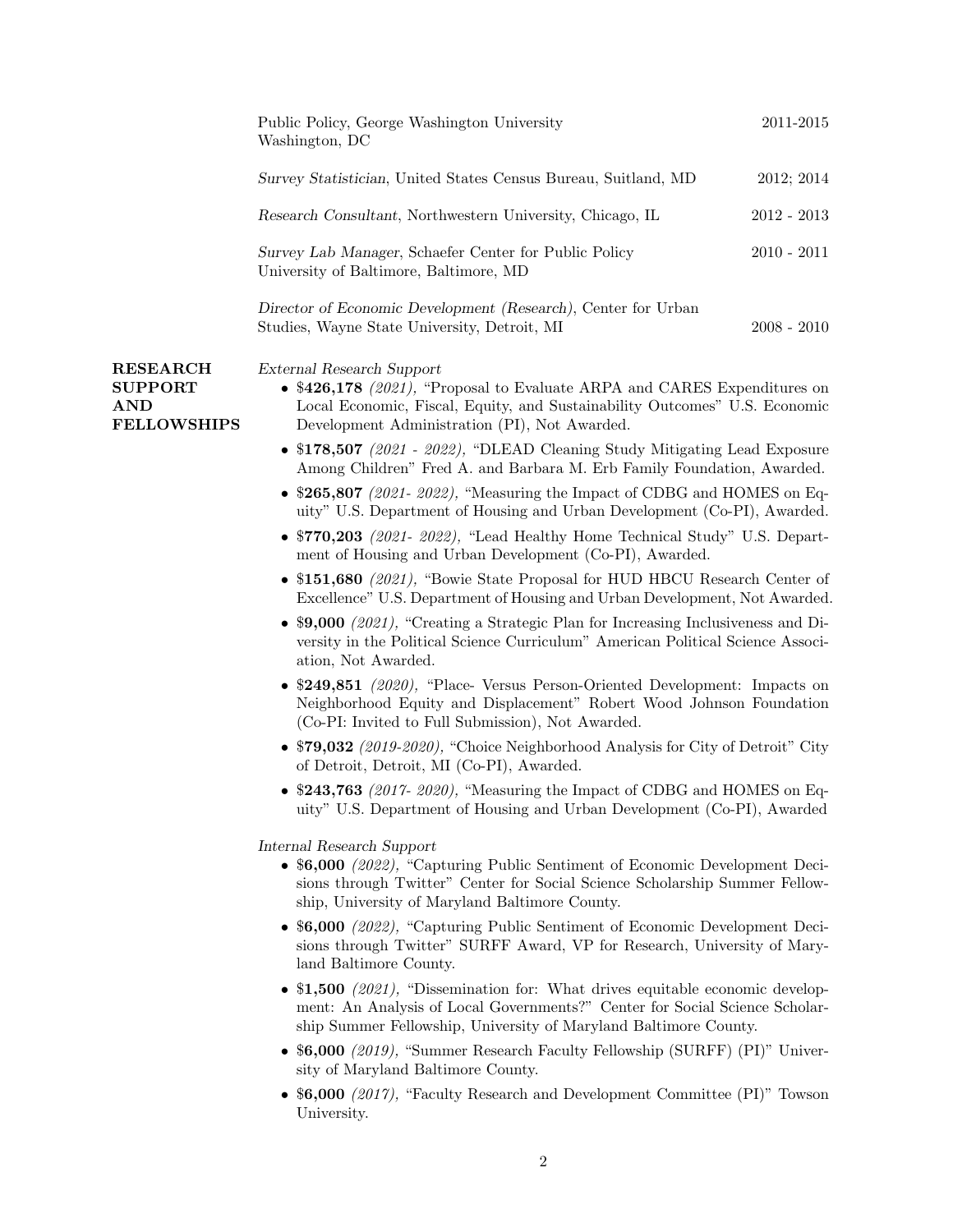- \$2,000 (2016), "CLA Faculty Research Grant (PI)" Towson University.
- \$3,000 (2015), "Summer Dissertation Fellowship" George Washington University.
- \$50,000 (2009), "Research Enhancement Grant" Wayne State University.
- \$3,000 (2004), "Undergraduate Research Grant" Wayne State University.

### **COMMITTEE** MEMBER

**HONORS** RECEIVED

# Ph.D. Students

- Thomas Gower, TBD, Committee Member (UMBC, Public Policy)
- Felipe Munoz Castillo, TBD, Committee member (UMBC, Public Policy)
- Heesun Kim, TBD, Committee member (UMBC, Public Policy)
- Steven Betz, TBD, Committee member (Wayne State University, Political Science)

### Master's Students

• D.W. Rowlands, March 2021, Committee member (UMBC, Geography and Environmental Sciences)

Undergraduate Directed Studies

- Patrick Reid (Fall 2021)
- Hamza Khan (Fall 2020)

Undergraduate Research Projects Directed

- Jennifer Little, Policy Abandonment Research Project (SURE Award), Fall 2018 - Spring 2019, University of Maryland Baltimore County
- William Caudle, Political Fragmentation Research Project, Fall 2017 - Spring 2018, Towson University
- Ryan Kirby, Political Fragmentation Research Project, Fall 2017 - Spring 2018, Towson University

### Awards

- [Lincoln Institute Junior Scholar Award](https://www.lincolninst.edu/lincoln-scholars-program-alumni) Lincoln Institute of Land Policy (2017) Cambridge, MA.
- [ICPSR Research Fellow Award for Public Administration, Policy, and Affairs](https://www.icpsr.umich.edu/web/pages/sumprog/) University of Michigan (2013), Ann Arbor, MI

#### Honors

- Pi Alpha Alpha, National Honors Society for Public Affairs and Administration (2006)
- Pi Sigma Alpha, National Honors Society for Political Science (2005)

### PUBLICATIONS Peer-Reviewed Works

- 14. Deslatte, A., Kim, S. Hawkins, C. & Stokan, E. (Accepted) "Keeping Policy Commitments: An Organizational Capability Approach to Local Green Housing Equity." Review of Policy Research.
- 13. Johnson, B., Wilson, D., Stokan, E., & Overton, M. (2022) "Emergent Patterns in Local Economic Development in Light of COVID-19" State and Local Government Review, [https:/doi/abs/10.1177/0160323X221097711](https://journals.sagepub.com/doi/abs/10.1177/0160323X221097711)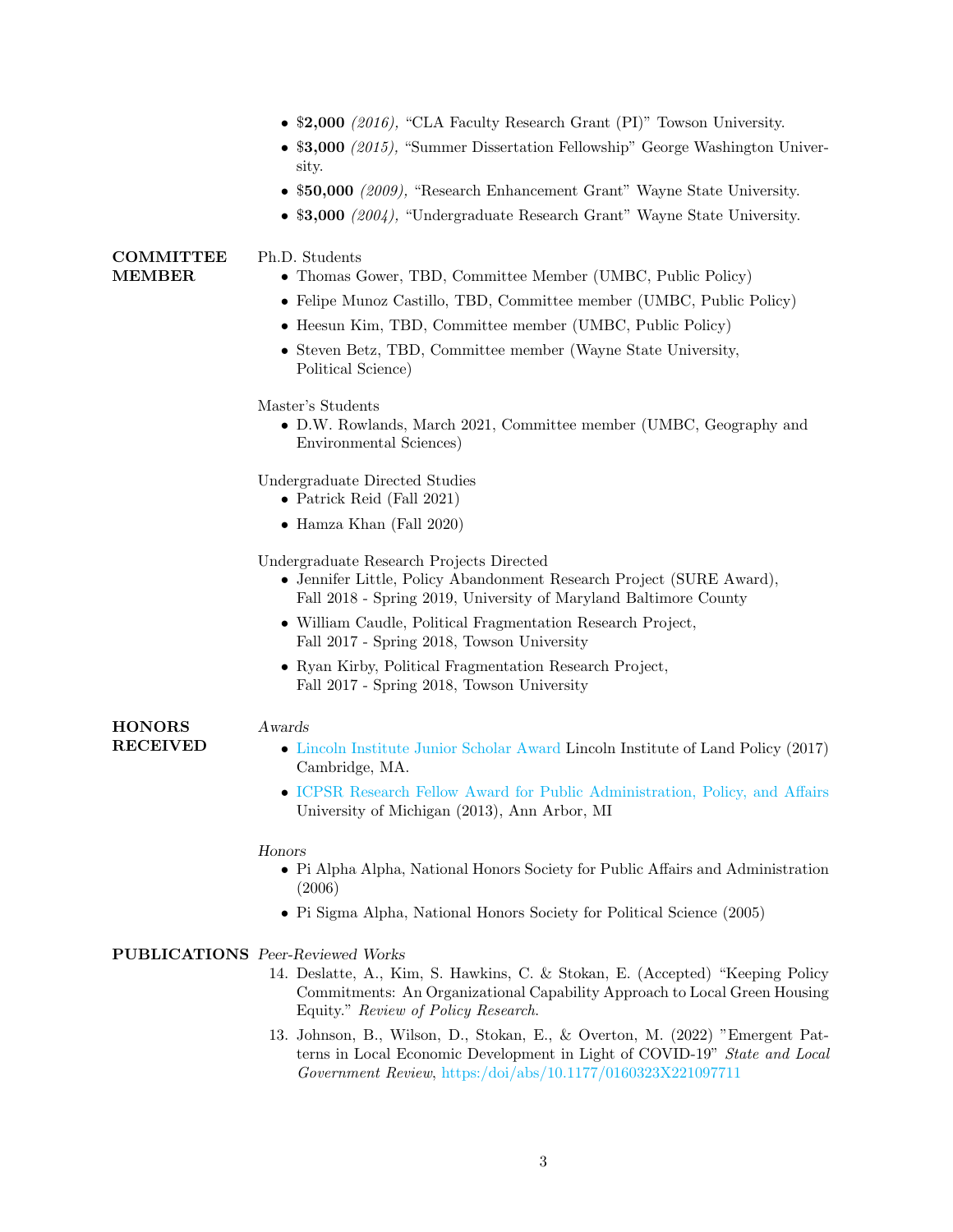- 12. Stokan, E., Deslatte, A., & Hatch, M. E. (2021). "Exploring the Tradeoffs Local Governments Make in the Pursuit of Economic Development and Equity." Urban Affairs Review, [https://doi.org/10.1177/1078087420926648](https://journals.sagepub.com/doi/10.1177/1078087420926648)
- 11. Deslatte, A., & Stokan, E. (2020). "Sustainability Synergies or Silos? The Opportunity Costs of Local Government Organizational Capabilities." Public Administration Review, [https://doi.org/10.1111/puar.13237](https://onlinelibrary.wiley.com/doi/abs/10.1111/puar.13237)
- 10. Wilson, D., Johnson, B., Stokan, E., & Overton, M. (2020). "How Can Local Governments Address Pandemic Inequities"Public Administration Review, [https://doi/full/10.1111/puar.13234](https://onlinelibrary.wiley.com/doi/full/10.1111/puar.13234)
- 9. Deslatte, A., Hatch, M. E., & Stokan, E. (2020). "How Can Local Governments Address Pandemic Inequities"Public Administration Review, [https://doi.org/10.1111/puar.13257](https://journals.sagepub.com/doi/10.1111/puar.13257)
- 8. Stokan, E. & Deslatte, A. (2020). "Beyond Borders: Governmental Fragmentation and the Political Market for Growth in American Cities" State and Local Government Review, [https://doi/abs/10.1177/0160323X20915497](https://journals.sagepub.com/doi/10.1177/0160323X20915497)
- 7. Stokan, E. (2019). "An Estimate of the Local Economic Impact of State-Level Earned Income Tax Credits." Economic Development Quarterly, [https://doi/abs/10.1177/0891242419858412](https://journals.sagepub.com/doi/abs/10.1177/0891242419858412)
- 6. Deslatte, A., Schatteman, A., & Stokan, E. (2018). "Handing Over the Keys: Nonprofit Economic Development Corporations and Their Implications for Accountability and Inclusion, Public Performance  $\mathcal C$  Management Review, [https://doi/abs/10.1080/15309576.2018.1441726](https://www.tandfonline.com/doi/abs/10.1080/15309576.2018.1441726)
- 5. Stokan, E. (2017). "Accounting for State Authorization in Local Economic Development Policy Usage." State and Local Government Review, [https://doi/abs/10.1177/0160323X17728780](https://journals.sagepub.com/doi/abs/10.1177/0160323X17728780)
- 4. Deslatte, A. & Stokan, E. (2017). "Hierarchies of Need in Urban Sustainability: Mutual Gains and Zero-Sum Games at the Nexus of Economic Development and Environmental Protection" Urban Affairs Review, [https://doi/abs/10.1177/1078087417737181](https://journals.sagepub.com/doi/abs/10.1177/1078087417737181)
- 3. Stokan, E. Thompson, J., & R. Mahu. (2015). "Testing the Differential Effect of Business Incubators on Firm Growth." Economic Development Quarterly, [https://doi/abs/10.1177/0891242415597065](https://journals.sagepub.com/doi/abs/10.1177/0891242415597065)
- 2. Wolman, H., Stokan, E., & H. Wial. (2015). "Manufacturing Job Loss in U.S. Deindustrializing Regions- Its Consequences and Implications for the Future: Examining Conventional Wisdom." Economic Development Quarterly, [https://doi/abs/10.1177/0891242414566865](https://journals.sagepub.com/doi/abs/10.1177/0891242414566865)
- 1. Stokan, E. (2013). "Testing Rubin's Model 25 years later: A Multilevel Approach to Local Economic Development Incentive Adoption." Economic Development Quarterly, [https://doi/abs/10.1177/0891242413491315](https://journals.sagepub.com/doi/abs/10.1177/0891242413491315)

### Invited Book Chapters

- 2. Stokan, E. (Forthcoming) "Economic Development and Equity." Book Chapter in Palgrave Handbook of Global Sustainability.
- 1. Stokan, E. & Raleigh, E. (2017). "Improving the Citizen Participatory Process in Community Economic Development." In [Community Development and Pub](https://www.taylorfrancis.com/chapters/edit/10.4324/9780203729878-6/improving-citizen-participatory-process-community-economic-development-eric-stokan-erica-raleigh)[lic Administration Theory,](https://www.taylorfrancis.com/chapters/edit/10.4324/9780203729878-6/improving-citizen-participatory-process-community-economic-development-eric-stokan-erica-raleigh) edited by Ashley E. Nickels and Jason D. Rivera., Routledge Press.

Works Submitted or In Progress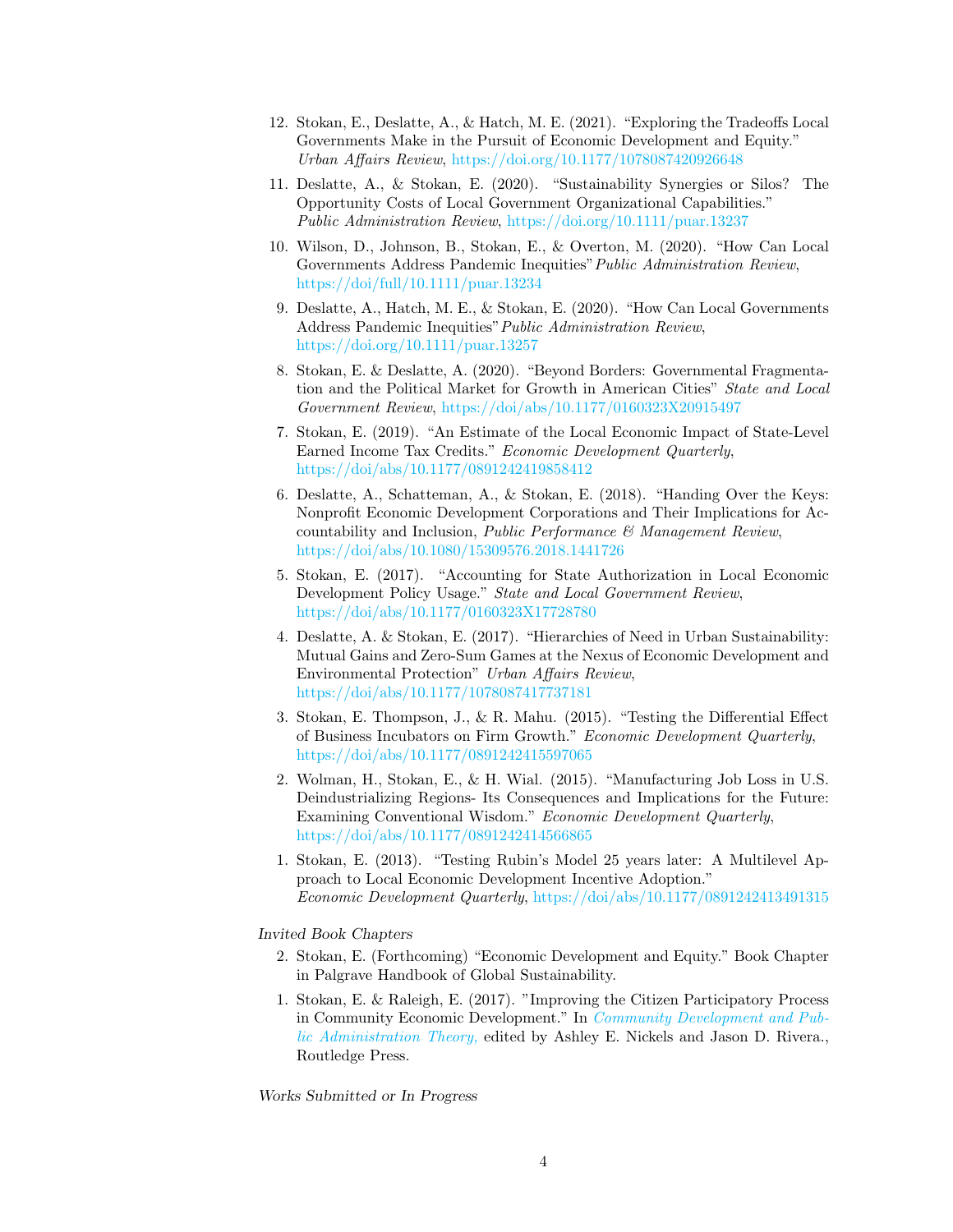- 6. Overton, M. & E. Stokan. "Rethinking development and redistribution: Testing the effectiveness of the Community Development Block Group program in Dallas County, Texas" (Revise and Resubmit)
- 5. Stokan, E., Hatch, M.E., & Overton M. "50 Years as the 4th Pillar of Public Administration: A Polycentric Extension of the Social Equity Framework" (Revise and Resubmit)
- 4. Stokan, E. "Review of 'Doing Economics: What You Should Have Learned in Grad School–But Didn't'" (Under Review)
- 3. Stokan, E., Overton, M. & Deslatte, A. "Access Equity v. Economic Growth: How Social Need Affects the Allocation of CDBG and HOME Funds" (Estimated submission: July 2022)
- 2. Deslatte, A., Stokan, E., Helmke-Long, L., & Chung, J. "Metropolitan Fragmentation and Public Service Industries: A Mixed-Methods Assessment of Economic and Social Sustainability?" (In Preparation)
- 1. Deslatte, A., Chung, J., & Stokan, E. "Embedding the 'Three E's' of Sustainability in Organizational Strategies: A Text Analysis of Local Government Comprehensive Plans in Indiana." (In Preparation)

### EDITORIAL PIECES

- Stokan, E., & Meyers, R. "Why we are Thankful that Maryland didn't 'Win' Amazon HQ2," Maryland Reporter (Nov 19, 2018).
- Meyers, R., & Stokan, E. "Maryland Should Not 'One-Click Order' Huge Subsidies for Amazon," Maryland Reporter (Nov 19, 2018).
- Stokan, E. "Competition for Amazon's HQ2.0 Shows How Keen Local Governments are to Offer Incentive to Attract Firms," London School of Economics American Public Policy Blog. (November 11, 2017).

### Conference Proceedings

- 28. Stokan, E., Deslatte, A. & Overton, M. "Determinants of equitable development: pursuits of a progressive agenda" Association of Collegiate Schools of Planning (Accepted, November 2022).
- 27. Stokan, E., Deslatte, A. & Overton, M. "Equity Over Outputs: Social Vulnerability, Goal Displacement and Fiscal Federalism in Local Economic and Community Development" Public Management Research Conference (May 2022)
- 26. Deslatte, A., Chung, J., & Stokan, E. "Embedding the 'Three E's' of Sustainability in Organizational Strategies: A Text Analysis of Local Government Comprehensive Plans in Indiana" Public Management Research Conference (May 2022)
- 25. Coupet, J., Larson, S., Overton, M., Schwoerer, K., Stokan, E., Workman, S. "Developing a Data Science of Public Administration Scholarship" Workshop for Public Management Research Conference (May 2022)
- 24. Stokan, E., Overton, M. & Deslatte, A. "Access Equity v. Economic Growth: How Social Need Affects the Allocation of CDBG and HOME Funds." Urban Affairs Association (April 2022)
- 23. Deslatte, A., Stokan E., Laura Helmke-Long, & Chung, J. "Metropolitan Fragmentation and Public Service Industries: Integrating Economic and Social Sustainability." Southern Political Science Association (January 2022).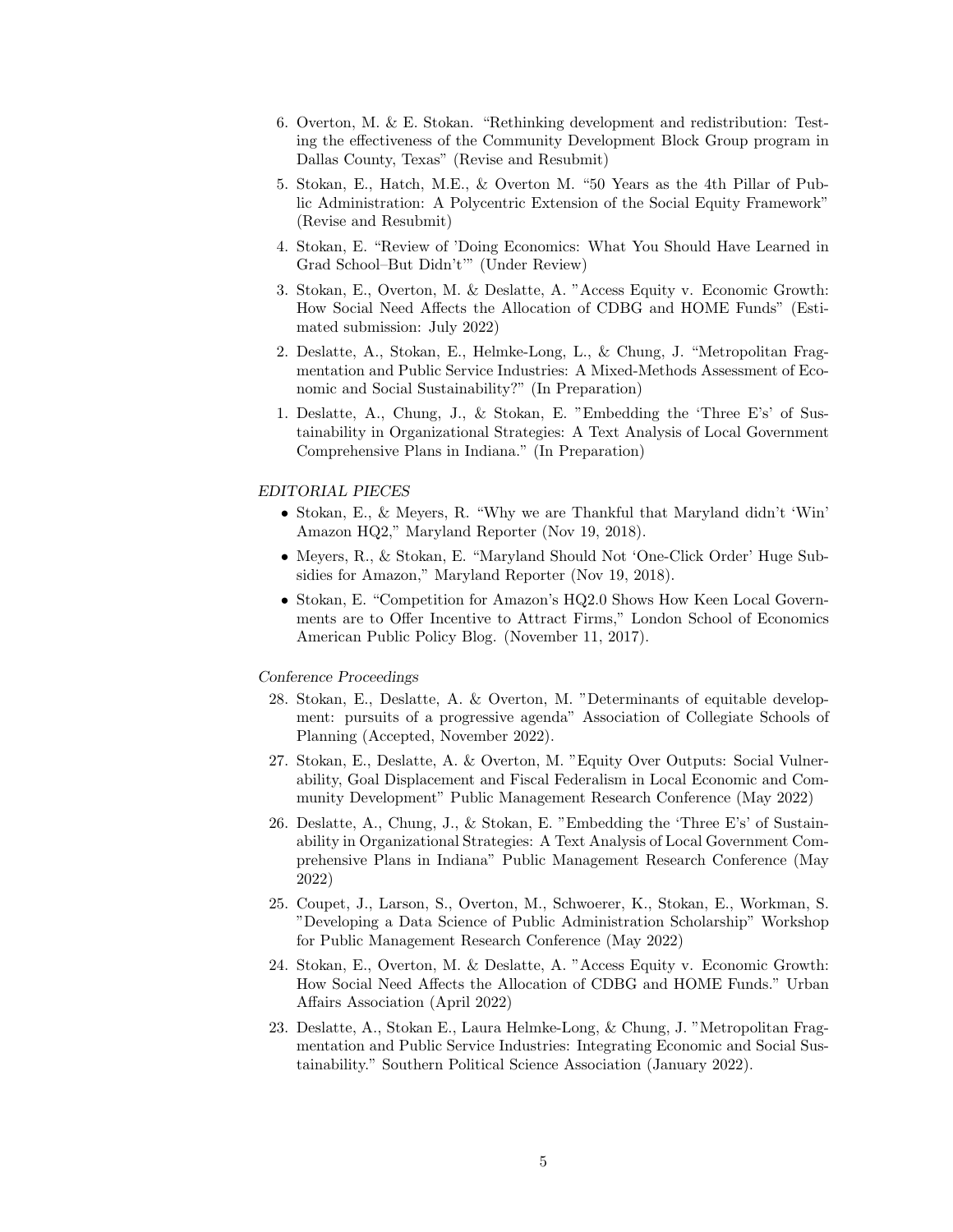- 22. Stokan, E., Deslatte, A., Overton, M. & Zhang, C. "Does Resource Dependence Theory Explain Social Equity Pursuits in Economic Development Policy." Association of Collegiate Schools of Planning (October 2021).
- 21. Deslatte, A., Curley, C. Stokan, E., & Wassel, K. Classifying Local Government Commitments to Equity: A Machine Learning Approach. American Political Science Association (September 2021).
- 20. Stokan E. (Roundtable organizer), Overton, M., Hatch, M. & Stromberg, B. "Nearly 50 and Never More Important- Assessing the Impact of the Community Development Block Grant (CDBG) Program on Communities" Association of Public Policy Analysis and Management (November 2020).
- 19. Deslatte, A., Stokan E., & Laura Helmke-Long. "Planning for the Worst or the Best? Local Government Fragmentation, Resource Constraints, and the Pursuit of Sustainable Growth." Association of Public Policy Analysis and Management (November 2020).
- 18. Stokan, E. & Overton, M. "45 Years and Counting: What is the Fiscal and Economic Legacy of the CDBG Program?" National Tax Association Special Panel (With Michael Overton) (November 2020).

# • Invited Panel - Lincoln Institute Scholars in honor of Ranjana Madhusudhan titled "Current Issues in Applied State and Local Public Finance in Honor of Ranjana Madhusudhan."

- 17. Stokan, E. (Panel Organizer), Deslatte, A. & Hatch, M. "A Longitudinal Analysis of Economic Development Incentive Usage: Explaining Why Local Governments Change Strategies." Association of Public Policy Analysis and Management, Denver, CO. (November 2019).
- 16. Michael Overton, & Stokan, E. "Property Tax Volatility and Local Economic Development: An Empirical Test of Fiscal Health Using Texas Counties." American Society of Public Administrators, Washington DC. (Accepted for presentation, March 2019).
- 15. Deslatte, A. & Stokan, E. "Advancing Government Quality through Capacity and Competitiveness." Public Administration Review Special Symposium, Phoenix, AZ. (January 2019).
- 14. Deslatte, A. & Stokan, E. "Performance Counts in (Non-Trivial) Amounts: City Sojourns Toward Sustainable Development." Southern Political Science Association, Austin, TX. (January 2019).

# • Best Paper Award at the "Conference within a Conference on Local Sustainability"

- 13. Stokan, E., Deslatte, A. & Hatch, M. "Exploring the Tradeoffs Local Governments Make in the Pursuit of Economic Development and Equity." Association of Public Policy Analysis and Management, Washington DC (November 2018).
- 12. Deslatte, A & Stokan, E. "Regional Fragmentation and Sustainable Development Trade-Offs: An Analysis of Competition and Policy Tool Selection." Association of Public Policy Analysis and Management International, Mexico City, Mexico. (July 2018).
- 11. Stokan, E., Deslatte, A. & Hatch, M. "Political Fragmentation at State Borders: Studying the Joint Effects of Horizontal, Vertical, and 'Spherical fragmentation' on Bordered-Metropolitan Fiscal Conditions." Association of Public Policy Analysis and Management, Chicago, IL. (November 2017).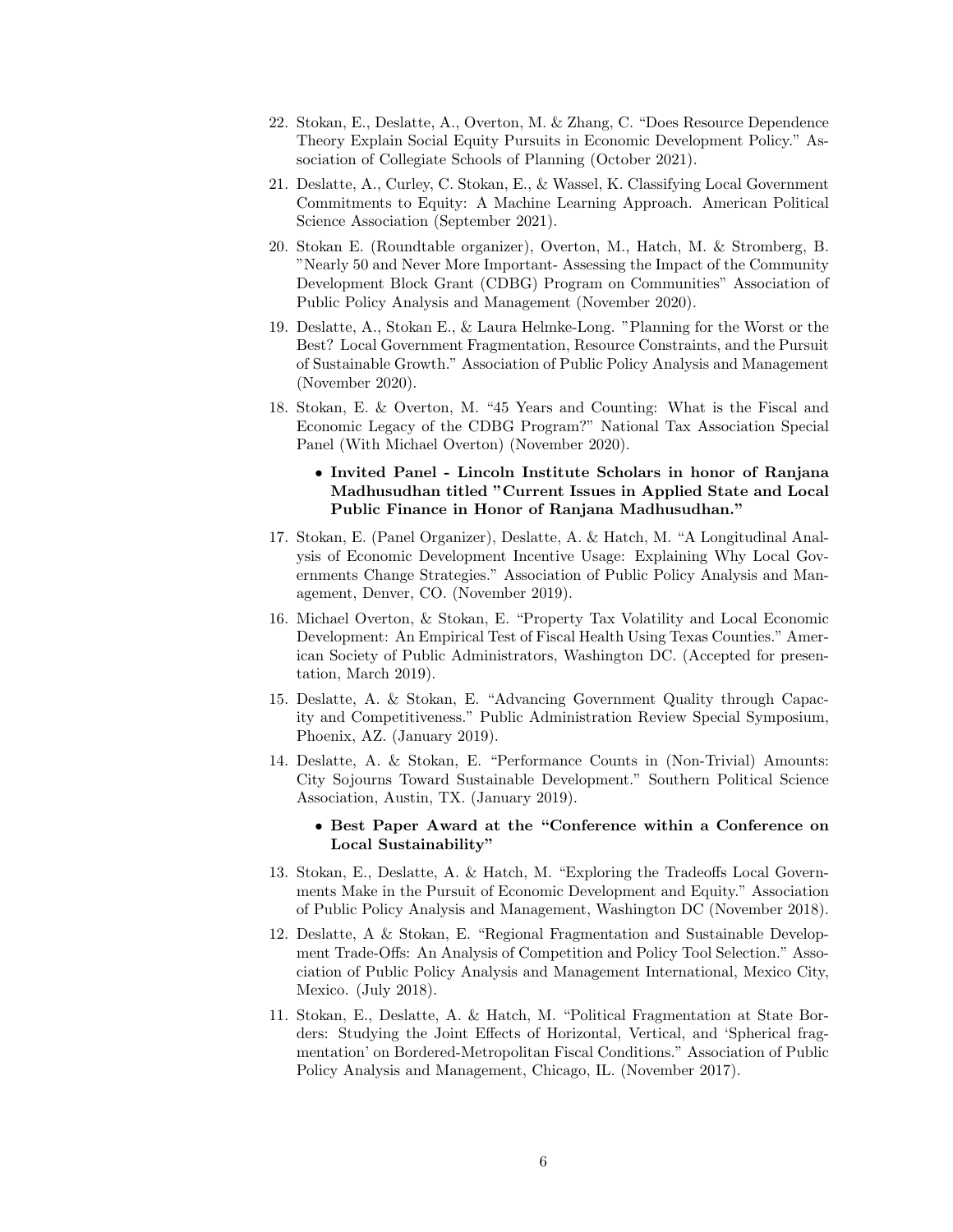- 10. Deslatte, A & Stokan, E. "Hierarchies of Need in Urban Sustainability: A Resource Dependence Approach for Local Governance." Urban Affairs Association, Minneapolis, MN. (April 2017).
- 9. Deslatte, A & Stokan, E. "Hierarchies of Need in Urban Sustainability: Mutual gains and zero-sum games at the nexus of economic development and environmental protection." Southern Political Science Association, New Orleans, LA. (January 2017).
- 8. Stokan, E. "Estimating the Economic Impact of State-Level Earned Income Tax Credits." Association of Public Policy Analysis and Management, Miami, FL. (November 2015).
- 7. Stokan, E. "Estimating the Economic Impact of State-Level Earned Income Tax Credits." Urban Affairs Association, Miami, FL. (April 2015).
- 6. Stokan, E. "Policy Abandonment of Economic Development Programs: A National, State, and Local Understanding" Association of Public Policy Analysis and Management, Albuquerque, NM. (November 2014).
- 5. Stokan, E. "A Multi-Level Framework for the Impact of Economic Development Incentives on Economic Growth." Urban Affairs Association, San Antonio, TX. (April 2014).
- 4. Stokan, E. "A Multi-Level Model of Economic Development Policy Abandonment." American Political Science Association, Chicago, IL. (September 2013).
- 3. Stokan, E. "Developing Successful Policy Abandonment Practices for a Down Economy" Association of Public Policy Analysis and Management, Albuquerque, NM. (November 2012).
- 2. Stokan, E., & Thompson, L. "Toward a Multi-Level Assessment of Business Incubators: A Quasi-Experimental Approach." Urban Affairs Association, Honolulu, HI. (April 2010).
- 1. Stokan, E., Thompson, L., & Tarraf, S. "Determinants of Local Economic Incentive Adoption: A Probabilistic Approach." Midwest Political Science Association, Chicago, IL. (March 2009).

### Client Reports

- 8. Overton, M., Stokan E., Ellison, B., & Godfrey, B. "Estimating the Effects of the Community Development Block Grant (CDBG) Program." United States Department of Housing and Urban Development. (2020).
- 7. Reamer, A., Hsieh, A., & Stokan, E. "The Uses of the Census Bureau's American Community Survey in Federal Statistical Products: A Reference," United States Census Bureau. (2014).
- 6. Reamer, A. & Stokan, E. "Global Entrepreneurship Week: Policy Survey 2013," Kauffman Foundation. (2013).
- 5. Feldman, M., Reamer, A., Hadjimichael, T., Kemeny, T., Lanahan, L., Stokan, E., Choi, J., Ethridge, F., & Meyer, E. "EDA Capacity Performance Metrics: Pilot Project EDA in the 21st Century: New Performance and Impact Metrics," United States Economic Development Administration. (2013).
- 4. Shinogle, J., Norris, D., Park, D., Volberg, R., Haynes, D., & Stokan, E. "Gambling Prevalence in Maryland: A Baseline Analysis," Maryland Institute for Policy Analysis and Research. (2011).
- 3. Cotten, A., Haynes, D., Stokan, E. & Wells, W. "Baltimore City Survey Report," City of Baltimore. (2010 and 2011).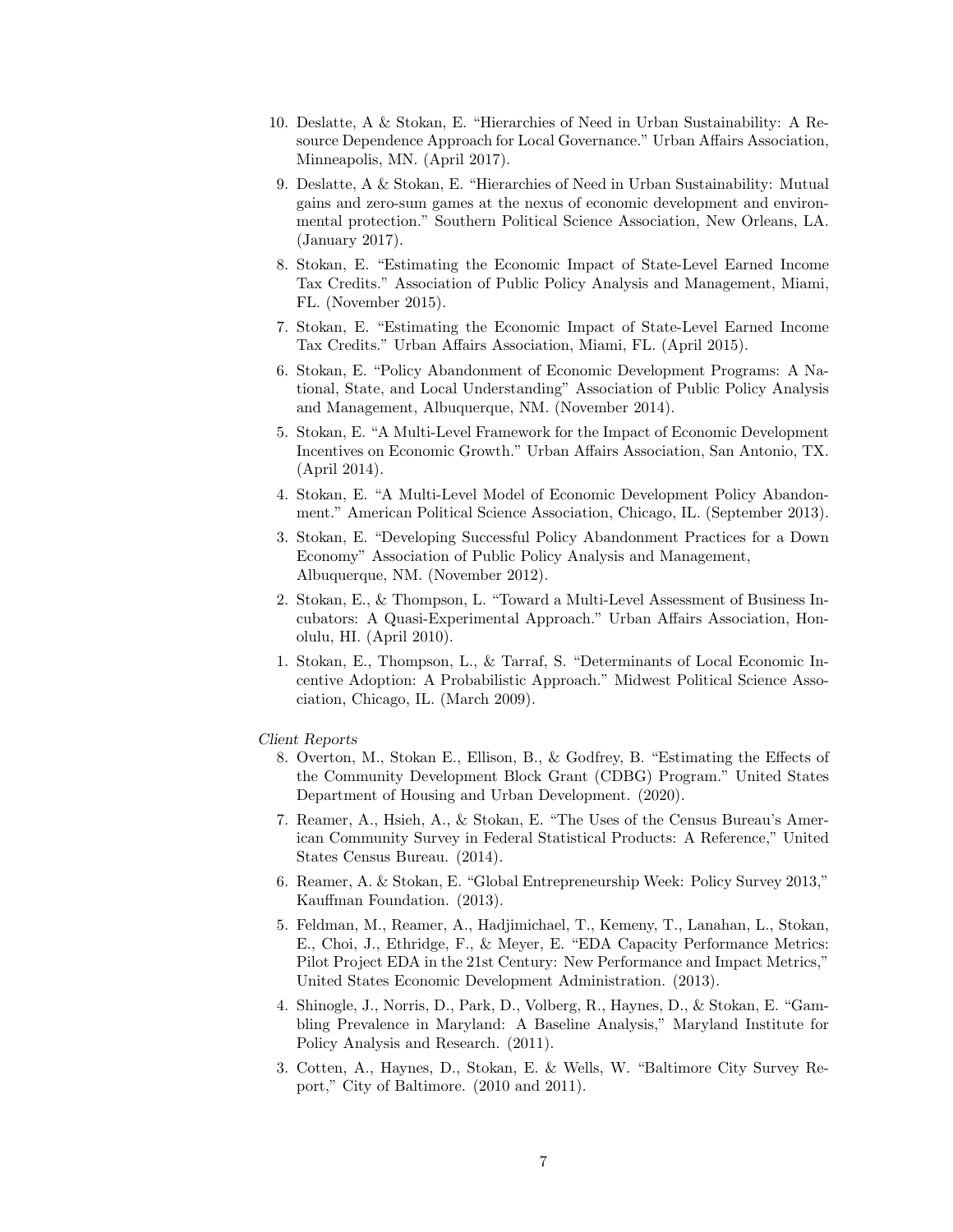|                                   | 2. Stokan, E., Johnson, R., Maniaci, M., Hulleza, C. & Thompson, L. "The Eco-<br>nomic Impact of Michigan's Public Retirement System: A Comparison of MERS<br>and ORS Defined Benefit and Defined Contribution Programs," Cobalt Com-<br>munity Research. (2009).<br>1. SMILEI Group Members, Thompson, L. et al. & Stokan, E. "The Hispanic Pop- |
|-----------------------------------|---------------------------------------------------------------------------------------------------------------------------------------------------------------------------------------------------------------------------------------------------------------------------------------------------------------------------------------------------|
|                                   | ulation of Southeast Michigan: Characteristics and Economic Contributions,"<br>Southeast Michigan Latino Economic Impact (SMILEI) Study Group. (2008).                                                                                                                                                                                            |
| <b>INVITED</b><br><b>LECTURES</b> | National Tax Association-Ranjana Madhusudhan Lecture<br>• "45 Years and Counting: What is the Fiscal and Economic Legacy of the CDBG<br>Program?" (With Michael Overton) (November 2020).                                                                                                                                                         |
|                                   | Bureau of Labor Statistics, R Data Users Group (Lunch and Learn)<br>• "Analyzing COVID-19" (May 2019)                                                                                                                                                                                                                                             |
|                                   | University of Idaho<br>• "Estimating the Economic Development Impact of the State-Level Earned<br>Income Tax Credit" (April 2019).                                                                                                                                                                                                                |
|                                   | Lincoln Institute of Land Policy<br>• "Spherical Fragmentation at State Borders" Lincoln Institute of Land Policy,<br>Junior Scholar Award Presentation, Cambridge, MA. (March 2017).                                                                                                                                                             |
|                                   | George Washington University<br>• Deslatte, A., Schattemann, A., & Stokan, E. "Handing Over the Keys: Local<br>Government Use of Nonprofit Economic Development Corporations and the<br>Implications for Social Equity." George Washington University. (Fall 2017).                                                                               |
|                                   | • "Advanced Data Management Techniques" George Washington Institute of<br>Public Policy, George Washington University (Fall 2015).                                                                                                                                                                                                                |
|                                   | Wayne State University<br>• "Propensity Score Modelling and other Methods of Causal Inference" Program<br>Evaluation (Political Science Department), Wayne State University. (Spring<br>2021; Spring 2022).                                                                                                                                       |
|                                   | • "Economic Development Policy and Practices" Michigan Politics (Political Sci-<br>ence Department, Wayne State University. (Fall 2008, Fall 2011)                                                                                                                                                                                                |
|                                   | • "Regional, State, and Urban Economic Development" Urban Planning Depart-<br>ment, Wayne State University. (Fall 2008).                                                                                                                                                                                                                          |
| <b>SERVICE</b>                    | University of Maryland Baltimore County<br>$\bullet\,$ University-Level                                                                                                                                                                                                                                                                           |
|                                   | - Faculty Development Committee (2020-Present)                                                                                                                                                                                                                                                                                                    |
|                                   | - Transfer Orientation Day (November 30, 2018)                                                                                                                                                                                                                                                                                                    |
|                                   | - Arbitrary and Capricious Grading Policy Committee (Fall 2018 - Present)                                                                                                                                                                                                                                                                         |
|                                   | • College-Level (CAHSS)                                                                                                                                                                                                                                                                                                                           |
|                                   | - Center for Social Science Scholarship Grant Evaluator (2021-Present)                                                                                                                                                                                                                                                                            |
|                                   | - Sondheim Scholar's Day Interviews (Spring 2021; Spring 2022)                                                                                                                                                                                                                                                                                    |
|                                   |                                                                                                                                                                                                                                                                                                                                                   |

- Speaker Series on COVID-19 Organizer (Fall 2020)
- Department-Level (Political Science)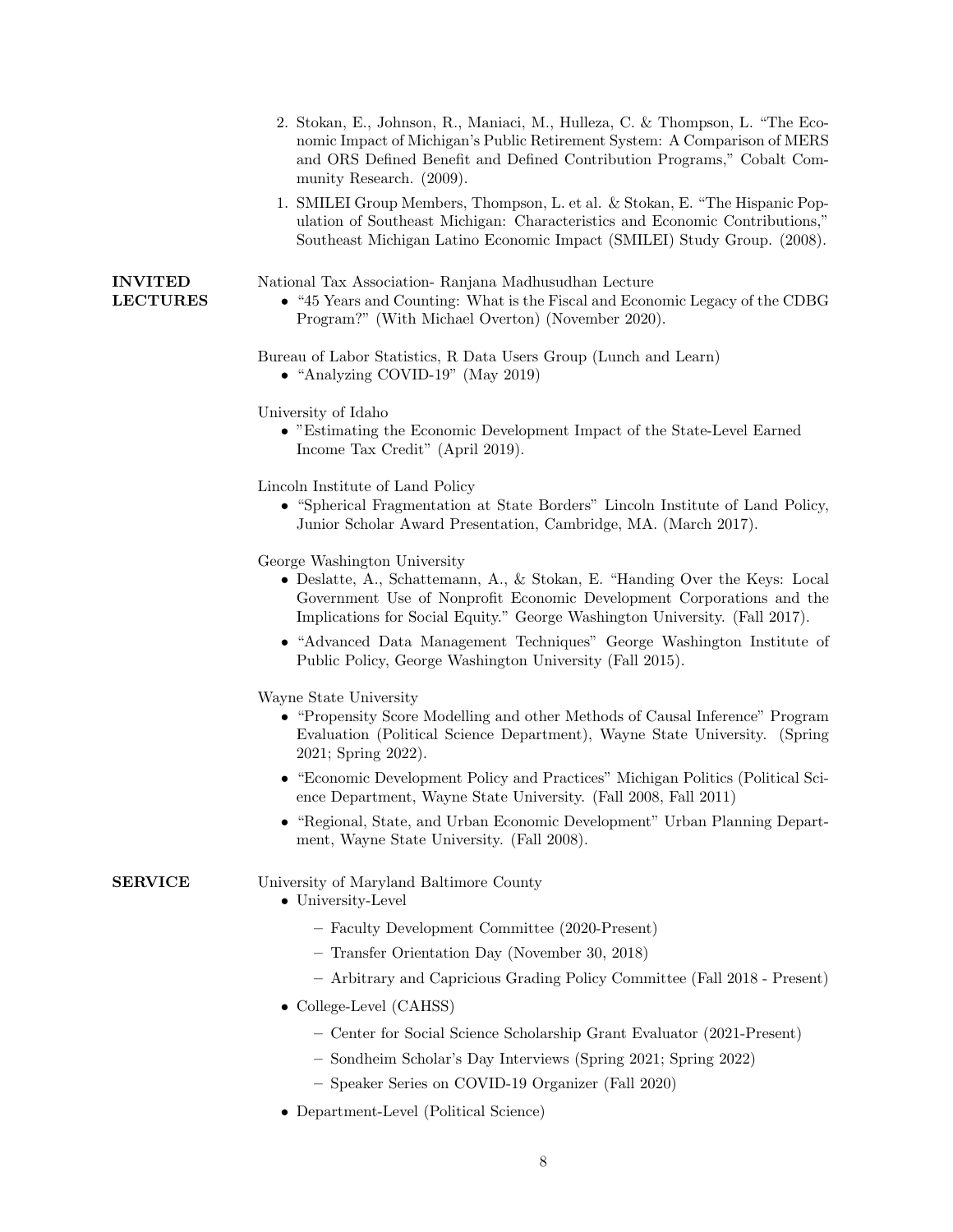- Diversity, Equity, and Inclusion Committee (2021-Present)
- Alumni Committee Chair (2022-Present)
- Alumni Committee Member (2021-Present)
- Faculty Advisor to the Young Democrats Student Group (2022- Present)
- Policy Games Group lead- developed a policy games group (Spring 2021- Fall 2021)
- Developed proposal for Hrabowski Innovation Seed Award for Innovation and Diversity strategic plan (\$3,000) (Spring 2021- Present)
- Committee Member, Postdoctoral Fellow Search (Fall 2020)
- Co-Organizer, Current Events Forum (2020-2021)
- Meeting Note Taker (Fall 2018-Present)

### Towson University

- Student Advising (70 students) (2017-2018)
- Promotion and Tenure Committee, Department of Political Science (2016-2017)
- Applied Research Committee, University-Wide (2016-2018)
- Faculty Advisor, Chess Club (2016-2018)
- New Faculty Focus Group, University-Wide (2016)

### Baltimore Community

- Economic Development Committee, Canton Community Association (2020- 2021)
- Guest Speaker, Graceland Park-O'Donnell Heights Elementary School (January 25, 2017)

Scholarly Profession

- Editorial Board, Urban Affairs Review (2021-2023)
- Outreach Coordinator, State and Local Government Review (2017-2019)

### Editorial

- Editorial Board Member (2020 Present): Urban Affairs Review
- Outreach Coordinator (2017 2019): State and Local Government Review

### Reviewer

• Academy of Strategy Management Journal, American Politics Research, Business and Politics, Economic & Business Letters, Economic Development Quarterly, European Policy Analysis, International Journal of Environmental Research and Public Health, International Review of Public Administration, Journal of Economic Surveys, Journal of Political Economy, Journal of Urban Affairs, Local Government Studies, Papers in Applied Geography, Public Administration Review, Public Management Review, Public Performance & Management Review, Publius, Regional Studies, Sage Open, Small Business Economics, Southern Economic Journal, State and Local Government Review, Sustainability, Technovation, Urban Affairs Review

Professional Committees

- SIAM Donald C. Stone Best Student Paper Award Committee (2015)
- Inaugural Doctoral Pre-Conference Workshop APPAM Committee (2014)